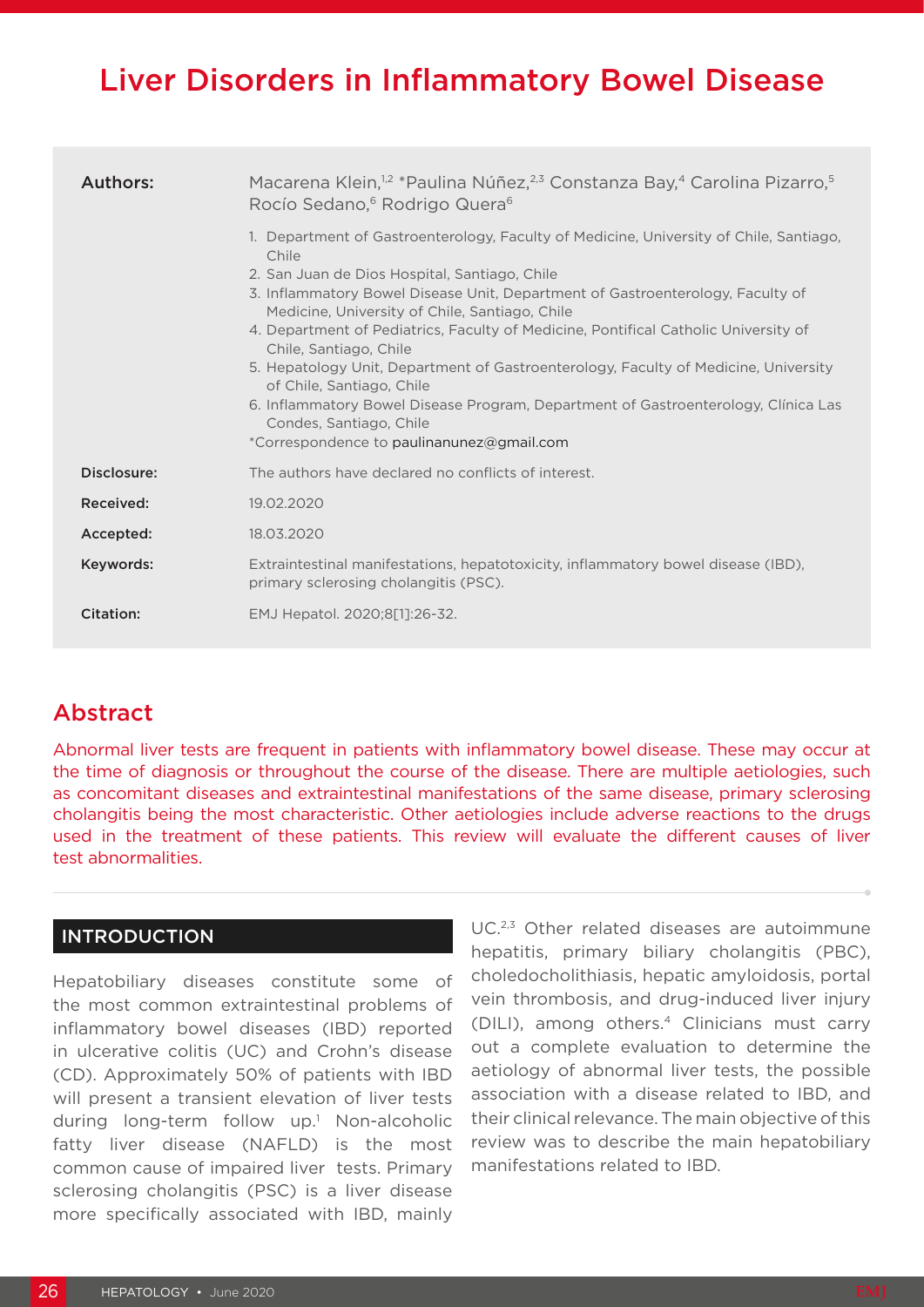#### Liver Function Test Alteration

The transient or persistent elevation of liver tests is frequent in IBD. In a recent study of 306 patients with IBD, 19.6% presented with abnormal liver test results.<sup>5</sup> In up to 60.0% of the patients the alterations were mild and spontaneously returned to normal values. The most frequent cause of transient alteration in liver tests is secondary to DILI (34.1%), while fatty liver is the most frequent cause of persistent transaminase alteration and even chronic liver disease (65.4%).<sup>1</sup>

#### PRIMARY SCLEROSING CHOLANGITIS

PSC is characterised by chronic inflammation that affects the intra and/or extrahepatic bile ducts. PSC can cause segmental stenosis, saccular dilatations, different degrees of fibrosis, and in advanced stages, even liver cirrhosis.<sup>6</sup>

## Epidemiology

The incidence of PSC is estimated at 0.9 and 0.5 per 100,000 inhabitants per year for North America and Europe, respectively.<sup>7</sup> It usually occurs in men, with a median age of diagnosis of 41 years.<sup>8</sup> Approximately 50-80% of patients with PSC have concomitant IBD, most often UC. Nevertheless, only 5% of patients with IBD develop PSC. Incidence varies if the diagnosis is radiologic or histopathologic. In a study that included 255 patients with IBD that underwent abdominal surgery and liver biopsy, 12.8% presented findings compatible with PSC. Of these, only 24.1% had alterations of liver function tests.<sup>9</sup> In another study of 756 patients with IBD, 24 patients (7.5%) had PSC-compatible lesions in the magnetic resonance cholangiography (MRCP). Only seven (2.2%) of these had a previous PSC diagnosis by clinical findings and/or impaired liver tests. These data suggest that the prevalence may be underestimated, since up to two-thirds of the patients may be asymptomatic.<sup>10</sup>

## Clinical Findings, Diagnosis, and Complications

Patients can be asymptomatic or present multiple symptoms that can be intermittent, such as fatigue, pruritus, fever, night sweats, and pain in the upper right quadrant. The laboratory finding of a cholestatic pattern (elevation of alkaline phosphatase and γ-glutamyl transferase) is characteristic. The study of choice is MRCP, given it is a non-invasive exam with high sensitivity and specificity.<sup>11,12</sup> Typical findings of PSC include multifocal segmental stenosis with saccular dilations, which produce a classic appearance known as 'string beads'. The European Crohn's and Colitis Organisation (ECCO) consensus recommends restricting the use of endoscopic retrograde cholangiopancreatography only in cases of need for intervention as an indication for dilatation due to imaging and/or diagnostic cytological findings.13

Liver biopsy is reserved in cases of diagnostic doubt or if small duct PSC is suspected. Characteristic findings are obliterating fibrosis of small bile ducts with concentric periductal fibrosis in an 'onion skin' pattern. Causes of secondary sclerosing cholangitis must be excluded, such as infection, immunodeficiency, ischaemia, pancreatic disease, or diseases related to IgG4. The presence of PSC associated with IBD correlates with a specific IBD phenotype.14,15 Loftus et al.16 described a series of 71 patients with IBD. Evidence of backwash ileitis was found in 51% of the PSC-IBD patients compared with 7% in the control group (IBD only). Rectum preservation was found in 52% and 6% of patients, respectively.16 PSC associated with UC mainly presents as extensive colitis beyond the splenic flexion in 90% of cases. There is greater involvement of the right colon, with rectum preservation, frequent reflux ileitis, and increased risk of colorectal carcinoma (CRC), which persists after liver transplantation.5,16 When PSC associates with CD, the course of the IBD tends to be more benign. The predominant phenotype is the inflammatory type of colon, which may or may not have terminal ileum involvement. Stenosing and fistulising phenotypes are less frequent.<sup>14,17</sup> The combination of PSC with IBD is associated with complications such as cholangitis, cholecystolithiasis, osteoporosis, fat-soluble vitamin deficiency, and steatorrhoea.<sup>18,19</sup> These patients also have an increased risk of developing malignancies, mainly cholangiocarcinoma (CCA) and CRC.10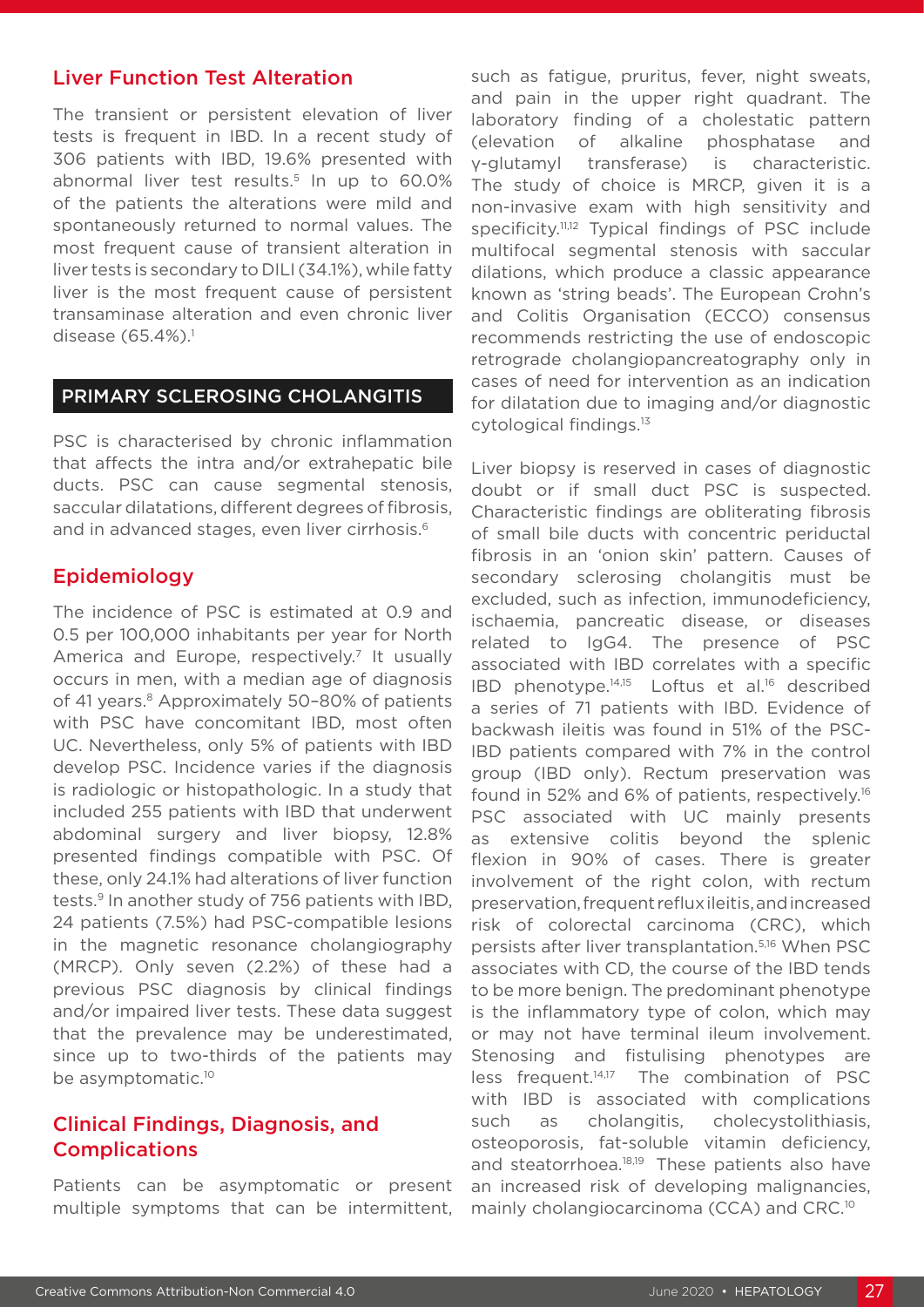# Primary Sclerosing Cholangitis and Colon Cancer

Patients with IBD have a significantly increased risk of developing CRC, mainly because of the pro-neoplastic effect secondary to chronic intestinal inflammation. The risk is greater if there is an association with PSC.<sup>20</sup> In 77 patients with PSC-IBD, CRC was detected in 7.8% versus 2.3% (p=0.016) in the control group (UC without PSC).13 Interestingly, in PSC-UC, all colorectal tumours were located proximal to the splenic flexion. In UC without PSC, tumour location was predominantly in the left colon (100% versus 40%).

Additional risk factors for the development of CRC include the duration of the disease and the extent of IBD (pancolitis). In a comparative study, 46 of 273 patients with PSC (223 with UC and 50 with CD), it was established that patients with UC had a 56% higher risk of developing CRC compared to CD.21

# Primary Sclerosing Cholangitis and Cholangiocarcinoma

The possibility of developing CCA in patients with PSC is 10%. The risk is 400–1,400 times higher than that of the general population, $12,22$ and is even higher if PSC associates with IBD.23 CCA is mainly associated with intra and extrahepatic PSC, with some cases reported in small duct PSC.24,25 Over half of patients with PSC and CCA are diagnosed at an advanced stage, in part because of the challenges of achieving an early diagnosis. Therefore, the diagnosis of CCA in patients with PSC requires a high index of suspicion and active surveillance.<sup>12</sup>

## **Treatment**

No therapy has been shown to prevent liver transplantation, CCA, or death.<sup>8</sup> The use of ursodeoxycholic acid (15–20 mg/ kg/day) is associated with an improvement in the cholestatic pattern. It has not been demonstrated to prevent the progression of the disease: the reason why the American Academy for the Study of Liver Disease (AASLD) does not recommend it.24

Liver transplantation is the only therapy that can cure PSC. Patients with PSC and end-stage liver disease or disabling symptoms (intractable pruritus or repeated cholangitis) should be considered for liver transplantation.<sup>13,17</sup>

# Follow-Up

Due to the higher risk of colorectal cancer, ECCO guidelines<sup>12</sup> recommend surveillance colonoscopy in patients with PSC and IBD at diagnosis and every 1 to 2 years after that. Chromoendoscopy with targeted biopsies is the surveillance strategy of choice. In patients with PSC without evidence of IBD, colonoscopy is recommended every 5 years. Screening PSC patients for CCA is a rational approach due to their increased risk of this neoplasia. Ultrasound imaging assessment of the biliary tree (sensitivity: 57%; specificity: 94%) or MRI/ MRCP (sensitivity: 89%; specificity: 75%) in combination with CA 19-9 every 6–12 months, seems to be the right approach. Experts recommend MRI for CCA surveillance, as it has higher sensitivity than ultrasound. ERCP should not be considered for surveillance.<sup>26,27</sup>

## OTHER HEPATIC MANIFESTATIONS IN PATIENTS WITH INTESTINAL BOWEL DISEASE

## Non-Alcoholic Fatty Liver Disease

NAFLD is a chronic liver disorder, characterised by the presence of steatosis in >5% of hepatocytes. Current data suggest an increase in the prevalence of NAFLD in patients with IBD and is now one of the most frequent hepatic manifestations in IBD. The prevalence of NAFLD is 6.7–35.5% in patients with UC and 7.8–9.5% in CD.28 The range of incidence depends on the diagnostic method used. A controlled study analysed 928 IBD patients, 7.2% had NAFLD diagnosed with abdominal imaging. BMI and prevalence of metabolic syndrome were greater in NAFLD than patients without NAFLD. Risk factors for NAFLD in IBD included small bowel surgery (odds ratio [OR]: 3.7; 95% confidence interval [CI]: 1.5–9.3; p=0.005), hypertension (OR: 3.5; 95% CI: 1.5–8.1; p=0.004), obesity (OR: 2.1; 95% CI: 1.05–4.00; p=0.035), and steroid use (OR:3.7; 95% CI: 1.5–9.3; p=0.005).29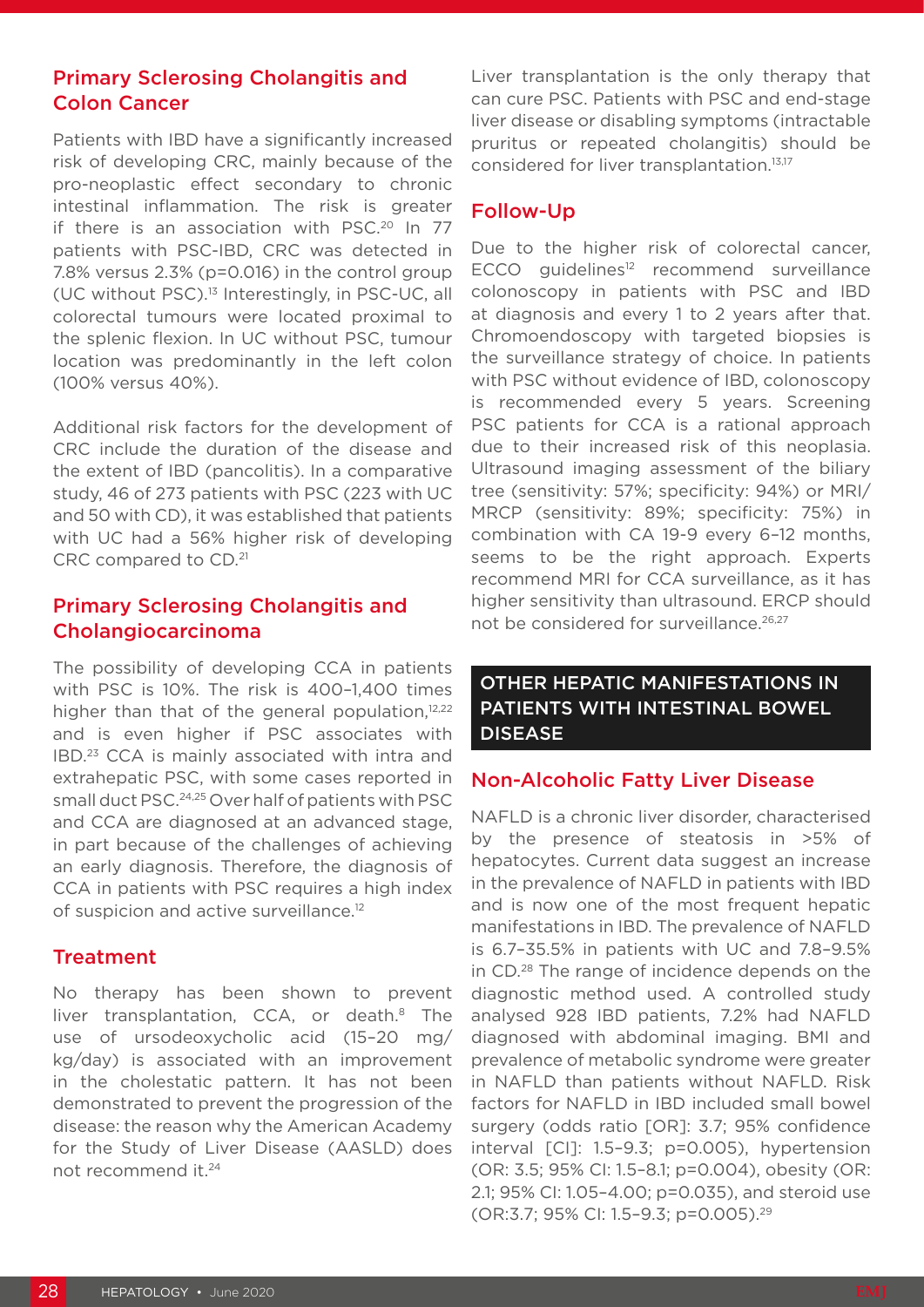In addition to metabolic syndrome, the pathogenesis of NAFLD in the population with IBD may be more complex and involve specific risk factors for the disease, such as chronic inflammation, drug-induced hepatotoxicity, steroid exposure, malnutrition, and intestinal dysbiosis.30 Nonspecific guidelines for the evaluation of NAFLD in IBD have been established. Ultrasound is commonly used for the screening and evaluation in patients suspected of NAFLD. Non-invasive serum biomarker scores, such as the Fibrosis-4 calculator and NAFLD fibrosis score, have been validated for the assessment of fibrosis. There is also more information about using transient elastography (TE), which may assess the presence of advanced fibrosis.<sup>31</sup> A specific treatment for the IBD population has not been evaluated. The current approach to NAFLD therapy is lifestyle and diet modification with the objective of a weight reduction of at least 7%, which has been associated with a biochemical and histological improvement in patients with NAFLD. Pharmacological therapy should be evaluated case-by-case.

#### Drug-Induced Liver Injury

Drugs used in the treatment of IBD have accounted for some cases of DILI. These may be transient elevations of liver enzymes up to sporadic cases of clinically significant liver injury.32,33 Aminosalicylates report an estimate incidence of 3.2 cases per million prescriptions of DILI, including mild transaminase elevations, cholestatic pattern, and hypersensitivity reactions.34 The hepatoxic effects of thiopurines, azathioprine and 6-mercaptopurine, are primarily mediated by the metabolite 6-methylmercaptopurine.35 In adult patients with IBD starting thiopurines, the American Gastroenterological Association (AGA) have suggested routine thiopurine methyltransferase testing and monitoring of thiopurine metabolite to guide thiopurine dosing if IBD is active.<sup>35</sup> Different patterns of hepatocellular, cholestatic, and mixed liver injury have been identified, characteristically being a more acute DILI. Longterm evolution can even lead to liver cirrhosis with portal hypertension secondary to vascular compromise (sinusoidal dilation, sinusoidal obstruction syndrome), and regenerative nodular hyperplasia.36 Methotrexate may cause

acute liver test disturbances and prolonged use at cumulative doses greater than 1.5 g may develop macrovesicular steatosis and progressive fibrosis towards cirrhosis. Risk factors for fibrosis with methotrexate use include alcohol consumption, obesity, diabetes, and previous liver disease.<sup>37</sup>

Anti-TNF have been associated with four types of liver test alterations: 1) infusion hepatitis, which appears after two to five infusions, for which the alteration is usually transient and generally asymptomatic; 2) cholestatic, which can occur later; 3) *de novo* autoimmune hepatitis, with a hepatocellular pattern and the presence of antinuclear antibodies and other autoantibodies; and 4) reactivation of chronic hepatitis B, being necessary to test it before starting biological therapy.<sup>5,38</sup> Vedolizumab is a gut-specific anti-integrin that binds α4-β7 to MAdCAM1. In a systematic review it was shown that liver test alterations were not significant compared to placebo.<sup>39</sup> Small molecules are an effective treatment in moderate-to-severe, immune-refractory or anti-TNF-failing UC. No significant alterations in liver tests have been reported regarding these.<sup>39</sup> Table 1 shows the different hepatic damage patterns associated with drugs used in the treatment of IBD patients.

# Primary Biliary Cholangitis

PBC is a chronic cholestatic nonsuppurative destructive cholangitis. Most patients are asymptomatic or have nonspecific symptoms such as fatigue or pruritus and it is not usually associated with IBD. Liberal et al.<sup>40</sup> described a series of six patients with PBC-IBD where the majority were women without differences between UC or CD.40

## Autoimmune Hepatitis

Autoimmune hepatitis (AIH) is a chronic liver disease characterised by alteration of transaminases, hypergammaglobulinaemia, and periportal hepatitis in liver biopsy. The prevalence in patients with IBD is low. It has been reported mainly in children with UC reaching up to 0.77%. In patients with PSC, the prevalence is higher, where the overlap of AIH was observed in 10% of cases.<sup>41,42</sup> The response to the treatment of AIH is not affected by the presence of IBD.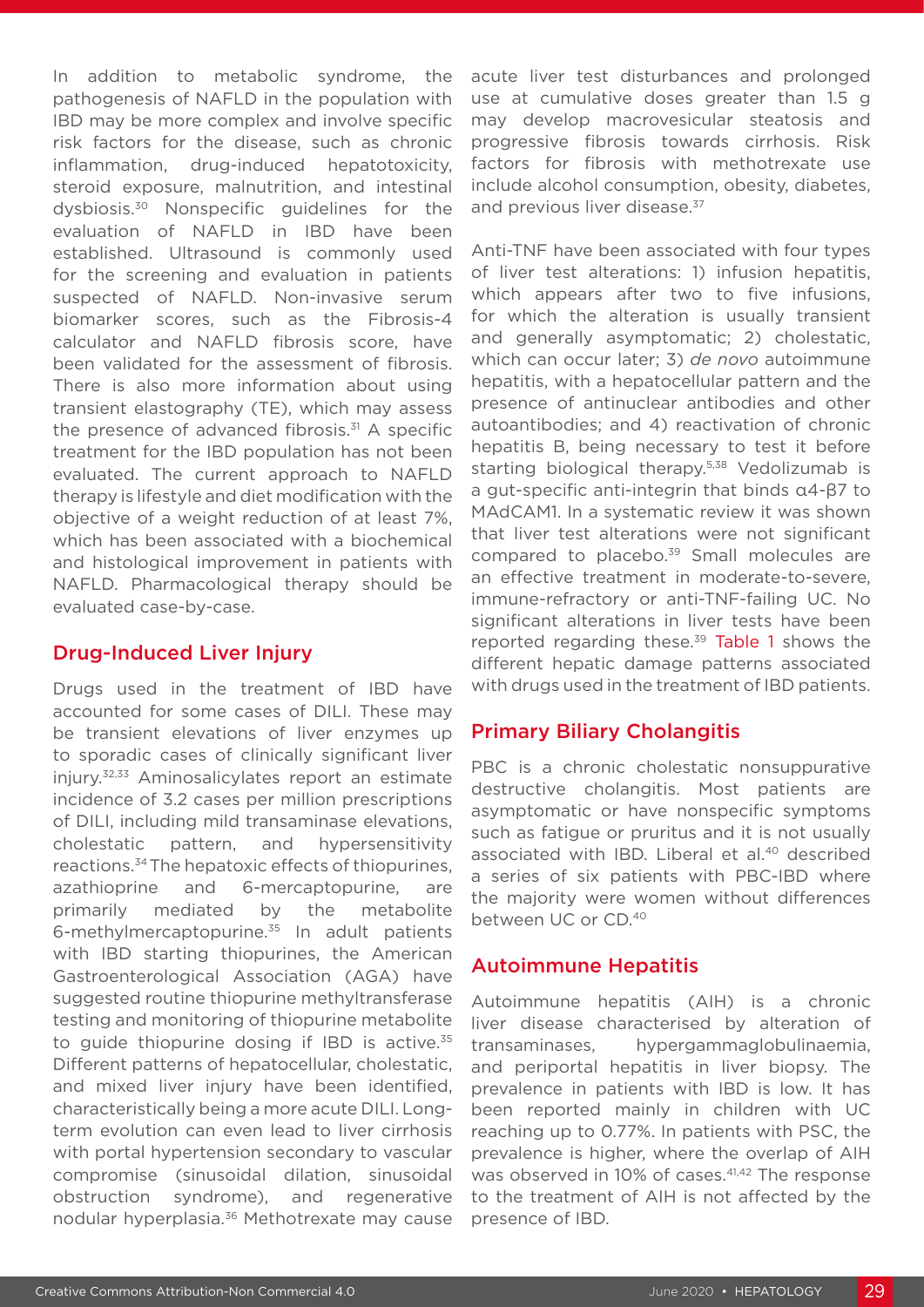Table 1: Hepatic damage patterns associated with drugs for intestinal bowel disease.

| <b>Patterns</b>                                                                       | <b>Associated Drug</b>                                            |
|---------------------------------------------------------------------------------------|-------------------------------------------------------------------|
| Hepatocellular                                                                        | Sulfasalazine, mesalamine, thiopurines, methotrexate,<br>anti-TNF |
| Cholestatic                                                                           | Sulfasalazine, mesalamine, anti-TNF                               |
| Granulomatous hepatitis                                                               | Sulfasalazine, thiopurines                                        |
| Vascular lesions (sinusoidal dilatation, peliosis hepatis,<br>veno-occlusive disease) | Thiopurines                                                       |
| Nodular regenerative hyperplasia                                                      | Thiopurines                                                       |
| Hepatic steatosis                                                                     | Methotrexate, corticosteroids                                     |
| De novo autoimmune hepatitis                                                          | Anti-TNF                                                          |
| Reactivation of chronic hepatitis B                                                   | Anti-TNF                                                          |

#### Pyogenic Liver Abscess

Patients with IBD have a higher risk of pyogenic liver abscess than the general population. In a cohort study, the incidence was higher in IBD patients (6.72 IBD versus 4.06 per 10,000 person-year in non-IBD).<sup>43</sup> The abscesses are often multiple in number and are located more frequently in the right hepatic lobe. Clinically they present with abdominal pain, jaundice, fever, diarrhoea, and in some cases, hepatomegaly. They are mainly associated with CD due to transmural inflammation and may be secondary to direct extension of intra-abdominal abscess, pylephlebitis, or secondary to fistulising disease. Additional risk factors are diabetes and bile duct manipulation.<sup>44</sup> Treatment does not differ from management in other clinical contexts. A guided antibiotic therapy should be administered according to cultures or drainage results, size, and evolution.30

#### Hepatic Amyloidosis

Secondary hepatic amyloidosis is a rare complication that has been reported in 0.90% of patients with CD. It is mainly described in cases of severe CD with infectious complications and intestinal resection, and in 0.07% of patients with UC.<sup>45</sup> Chronic inflammatory activity in the intestine contributes to the deposition of amyloid in the vessels and sinusoids of almost any organ, including the liver, which leads to asymptomatic hepatomegaly. The treatment is to decrease IBD activity.

#### Granulomatous Hepatitis

Granulomatous hepatitis is a rare complication of IBD, with a prevalence of less than 1%, which is more frequent if associated with CD. It can be induced by drugs used in IBD treatment, such as mesalamine and sulfasalazine, and also with other concomitant autoimmune pathologies such as PBC and AIH. The presence of non-calcified granulomas characterises it, occasionally with multinucleated cells, which are located both in the portal space and the lobules. Patients are usually asymptomatic, so suspicion should arise in the presence of a cholestatic pattern.46

#### Portal Vein Thrombosis

Patients with IBD have a known risk of increased thromboembolic disease, and the portal vein is a common place of thrombosis. Major risks have been described in the postoperative period of IBD and during exacerbations, although it may occur in patients in remission. In a Spanish retrospective study, 40% of patients who presented thrombotic episodes also had a proven prothrombotic genetic factor, the most frequent being hyperhomocysteinaemia.47 Therefore, the ECCO guidelines recommend an appropriate evaluation for both the underlying acquired prothrombotic conditions (related to IBD) and for hereditary thrombophilia.<sup>12</sup> Treatment with anticoagulants is recommended according to general guidelines.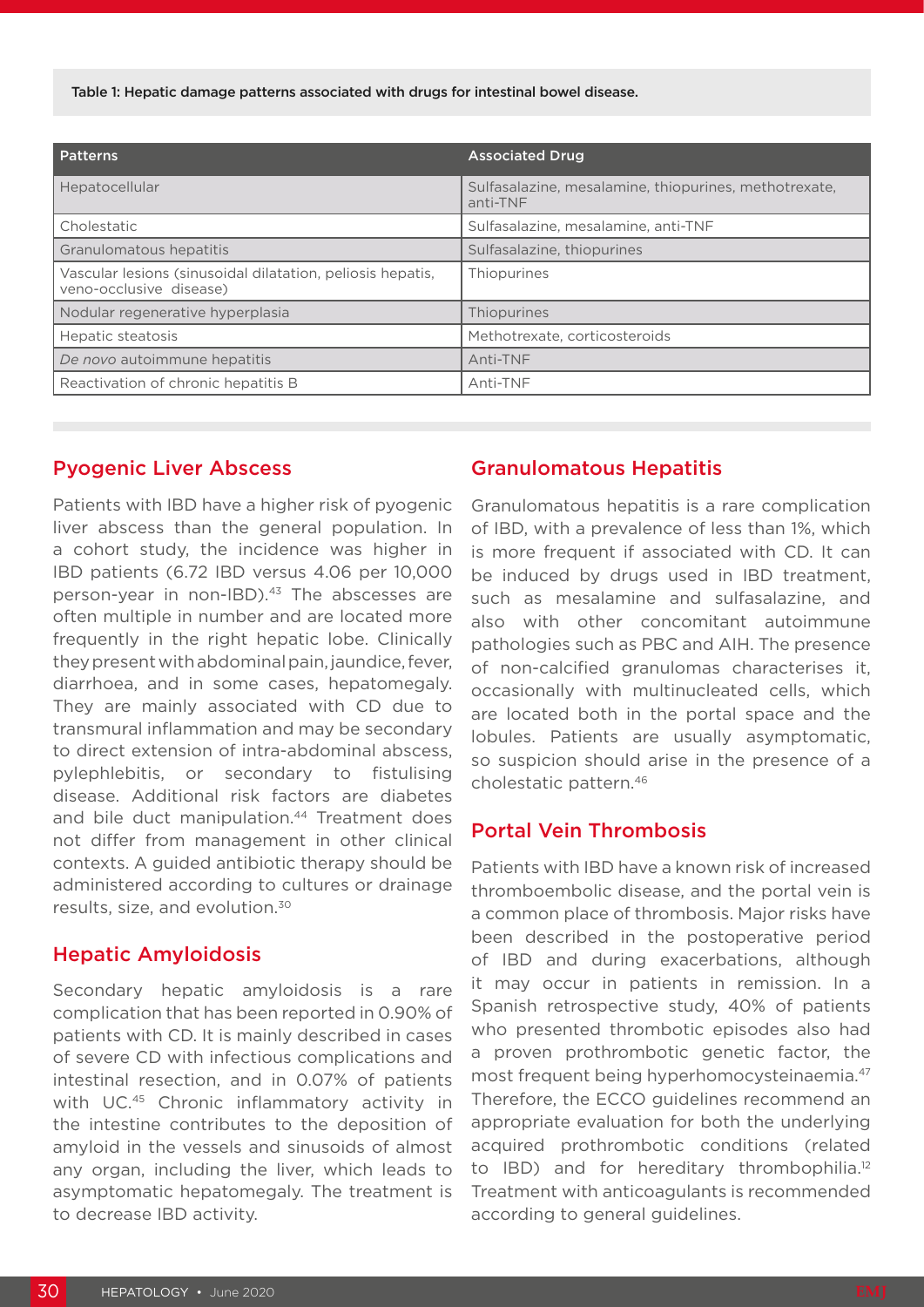## **CONCLUSION**

Elevation of liver enzymes is frequent in patients with IBD. Causes are varied and alterations range from slight increases

to progressive severe diseases with poor prognosis. Therefore, in patients with IBD, liver tests should be routinely monitored, and a full diagnostic workup performed if they are altered (Figure 1). Differential diagnosis should always include DILI.



#### Figure 1: What should we do with abnormal liver test in inflammatory bowel disease? A stepwise approach for patients with abnormal liver test in IBD.

AIH: autoimmune hepatitis; ANA: antinuclear antibody; ASMA: anti-smooth muscle antibody; LKM1: liver kidney microsome antibody; AMA: antimitochondrial antibody; PBC: primary biliary cholangitis; DILI: drug-induced liver injury; HAV: hepatitis A virus; HCV: hepatitis C virus; HEV: hepatitis E virus; IBD: inflammatory bowel disease; MRCP: magnetic resonance cholangiography; NASH: non-alcoholic steatohepatitis; PSC: primary sclerosing cholangitis; tTG: tissue transglutaminase; US: ultrasound.

#### References

- 1. Loftus EV Jr et al. Interactions between chronic liver disease and inflammatory bowel disease. Inflamm Bowel Dis. 1997;3(4):288-302.
- 2. Cappello M et al. Liver function test abnormalities in patients with inflammatory bowel diseases: a hospital-based survey. Clin Med

Insights Gastroenterol. 2014;7:25-31.

3. Fousekis FS et al. Hepatobiliary manifestations and complications in